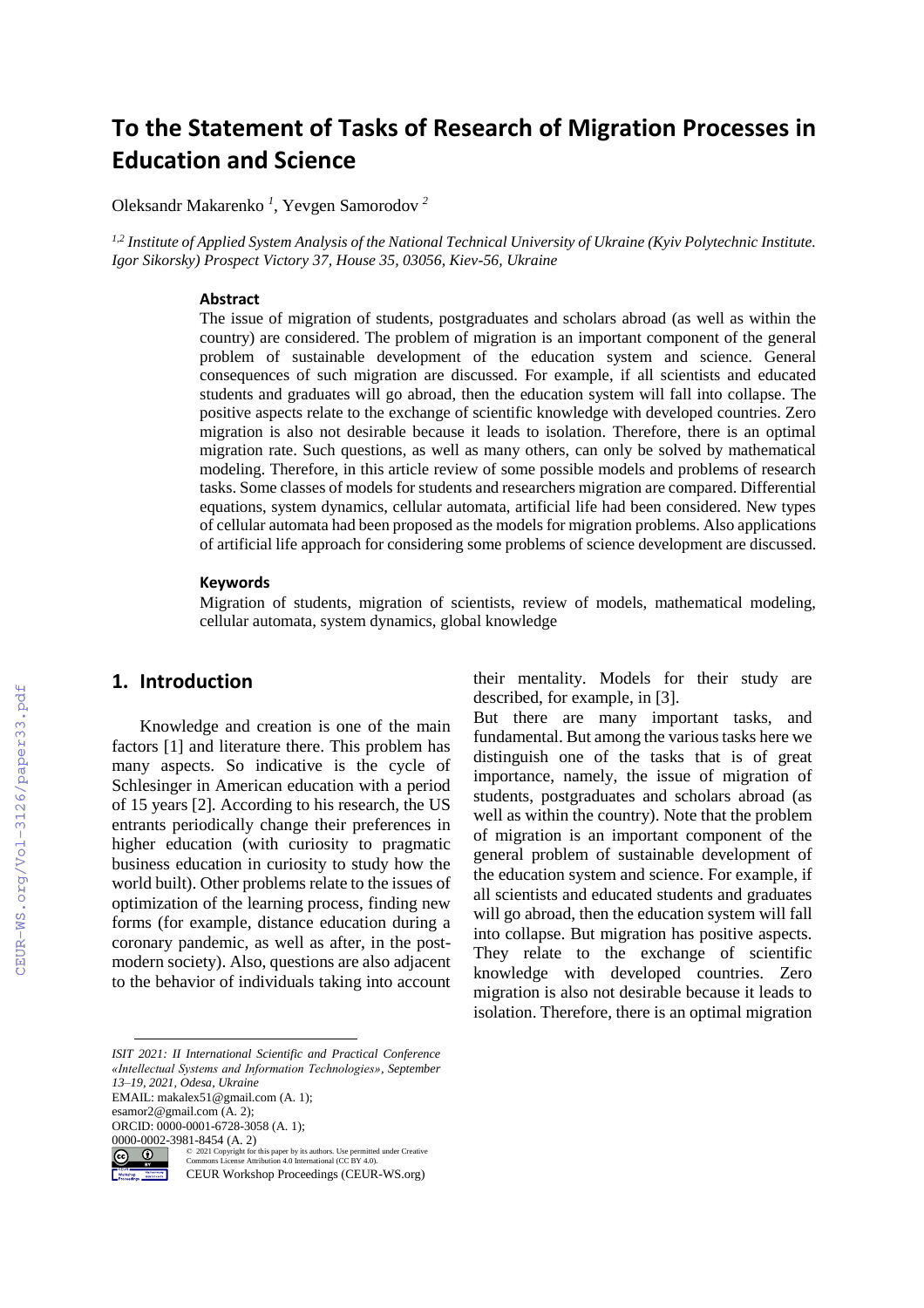rate. This question, as well as many others, can only be solved by mathematical modeling. In general, this is a very difficult problem in this area. Therefore, in this article we offer a review of some possible models and problems of tasks.

# **2. Possible models of scientific migration**

2.1 The simplest model that is suitable for such processes is to (very simplified) consideration in terms of competitive processes. The first most famous model of this type is the Volterra model [4]. One variable of such a model corresponds to the number of students, and the second variable corresponds to the total volume of students involved. The more ready students, the more this variable will be. When students for some reason becomes little, then the magnitude of the second variable decreases. The disadvantages of this model are that it is spatially focused.

2.2 Models in the classroom of ordinary differential equations. One of the simpler options is to write a system ordinary differential equations - one for the total number of students, postgraduate students and scholars; Others for the total number of students, scientists, etc., which go abroad, as well as the quality of evaluation (or even equation) for parameters describing conditions abroad: the need for skilled migrants, financial conditions, other conditions (cultural affinity - The distance of cultures, physical distance, etc.) This is one of the ways to use models (that is, empirical).

2.3 More simplistic, but more adapted to practical tasks is the system dynamics approach, launched by J. Forrester [5]. According to the concept of systemic dynamics, it is necessary to distinguish elements, their interaction between them, reinforcing or inhibiting the connection between elements. For the field of educational migration, it is necessary to adapt system dynamics. In principle, this can be done, but it is necessary to conduct a large amount of previous work, including in detail by drawing the corresponding diagrams of system bonds.

2.4 Another class of models that suits migration modeling is a diffusion equation. Then migration is considered with the help of diffusion equations. The disadvantage of such a model is the severity of finding the diffusion coefficients and other parameters. In addition, it is very difficult to take into account the mental identities of potential migrants. In fact, important features of donors and recipients are important: financial, cultural, social, etc. Also important parameter is the attachment to the native country and relatives.

2.5 Multi-agent models (masses - multi-agent systems) [6]. The models of such class are considered by the team of artificial agents who take some decisions in some branch, knowing the state of the environment, exchange information and decide. In migration models, educational agents can be equivalent to the identities, and the environment in which they are placed described by external factors that meet the above aspects.

2.6 Approach of the theory of games in the problem of educating migration. Another aspect of educational and scientific migration is more detailed taking into account the competitive aspects of this phenomenon. For such issues, a methodology in the field of science called the theory of games is quite well suited. In the problem of educational migration, there are also aspects of competition. Note if knowledge and those who produce this knowledge are the main resource of sustainable development [1], in the future, the struggle for the distribution of these resources becomes fierce and will take new forms (sometimes cruel). Regarding migration tasks, then part of them can be adapted to the problems of the theory of games. The country - migrant donor is also considered as a separate agent. Competition between these agents takes place for the involvement of educated frames. In principle, the game should be unanimate, because in the normal course of things, the general goal would have to ensure the progress of the aggregate of countries. In this case, a separate unit is a definition, what is this progress and which quality and quantity should be knowledge to ensure this goal.

2.7 MASTER EQUATIONS. In this division, I would like to remind you of another class of models that in principle can come to migration tasks, namely Master Equations, or kinetic equations. In this approach, an element that has certain set of values and records the laws of evolution of these states that have physical justification [8, 9] are recorded. In principle, this approach can solve all migration tasks, but it is very difficult, and it is practically impossible to apply to important applications due to the impossibility of gathering the necessary data.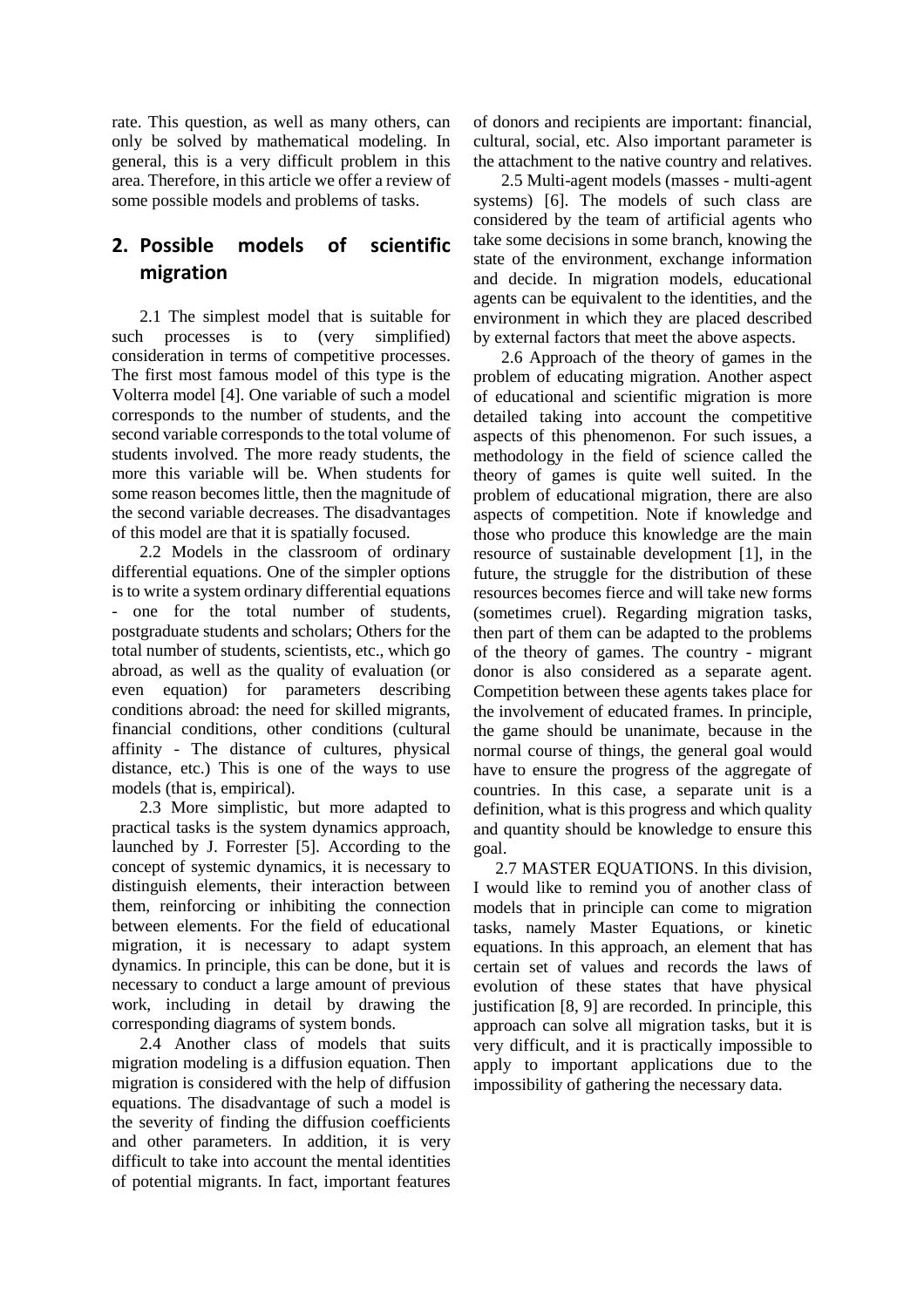### **3. Modeling migration in the class of cellular automata**

There is another class of models that have been well established for applied tasks, namely a model with splitting space on cellular elements and a record of equations to change the state of these elements. Such models are called cellular automatics models [10, 11]. Note that such statutes exist for other models [12].

3.1 Models of scientific migration on the basis of cellular machines. The idea to set up the method to migration is as follows. All available geographic space is divided into geometric elements, that is, in a simpler case, a uniform geometric grid is imposed. At the first stage, such a grid is superimposed to Ukraine. Fixed number of educated frames is one migration agent. Then the number of agents in the cell corresponds to the total number of educated frames.

Further in a simpler case model, all countries abroad can be considered as one general element. Then in the middle of Ukraine, the process of migration is considered as a sequence of steps from the cell into a cell in the middle of Ukraine with a final step behind the boundary in a conditional general element. The model can be easily refined if and a foreign cell to break into cells that meet separate foreign countries. Further, as in other applications of cellular machines to spatial evolution tasks in various fields of migration [11], the laws of changes in cell changes are recorded. These laws take into account all available information as external and mental. Note that such an approach showed acceptability in modeling the spatial distribution tasks (despite the local nature of the dynamic laws of classical cellular machines [10,11]. But you can generalize cellular machines under migration. The fact is that classical cellular machines were built on the base E - classic Euclidean Dimension Space 1D, 2D, ..., ND. The structure of the base space Es set the measure of the cells. This, in turn, set the local challenge cell and which determines the dynamic law of the cellular automaton. To the base space of classical machines in the applied Tasks are tied by various thematic layers: financial, economic, cultural, etc. These thematic layers can be replaced by E. E. Moreover that there is so formed statistics. But you can enter other measures of the cells that will be taken into account the formed Proximity of countries: historical, cultural, diplomatic.

### **4. The struggle for the allocation of resources in science and education**

4.1 Modeling the dynamics of science as a system, with a large number of scientists, infrastructure, funding

The question of modeling the development of science that produces knowledge as a product of evolutionary development is of great theoretical importance. A large number of studies (both specialists in scientometrics and scientists from other fields: physics, mathematics, biology, economics, sociology, etc.) are devoted to these problems. But there is still a need to attract new concepts, ideas, models, including the real management of science. Therefore, here we present one approach to modeling such processes. In science, scientific schools, the following basic components: scientists (as a rule, the association of scientists to study a particular field or more often a scientific problem, finance allocated to the scientific field, but more often to a scientific problem, the branches of science as elements). project) of theoretical, experimental knowledge, governing bodies that distribute funding (for research and training), and educational institutions (usually at the university level) that transfer knowledge, prepare new generations of researchers and shape the preferences of graduates.

Analyzing such aspects of science research as systems and its modeling, one can come to unexpected analogies with models from completely different fields of research - namely with some aspects that are inherent in the socalled "Artificial Life" (AL, ALife, artificial life) directly [13, 14]. Typical tasks there are studies of the struggle of groups - antagonists (or collaborators) for resources. Some key components of the AL approach are:

1. Cell space

2. Spatial distribution of resources needed for life 3. Agents that can move through the cell space and which can be in the search for resources, the struggle for resources, destroy each other, have different preferences for behavior

4. There may be associations of teams of agents with tactics and strategies of behavior

5. The birth of young generations of agents in the team and the death of the old

6. Rules of conduct are "embedded" in individual agents

7. The possibility of a certain combination of rules of conduct of agents of "parents" at the birth of an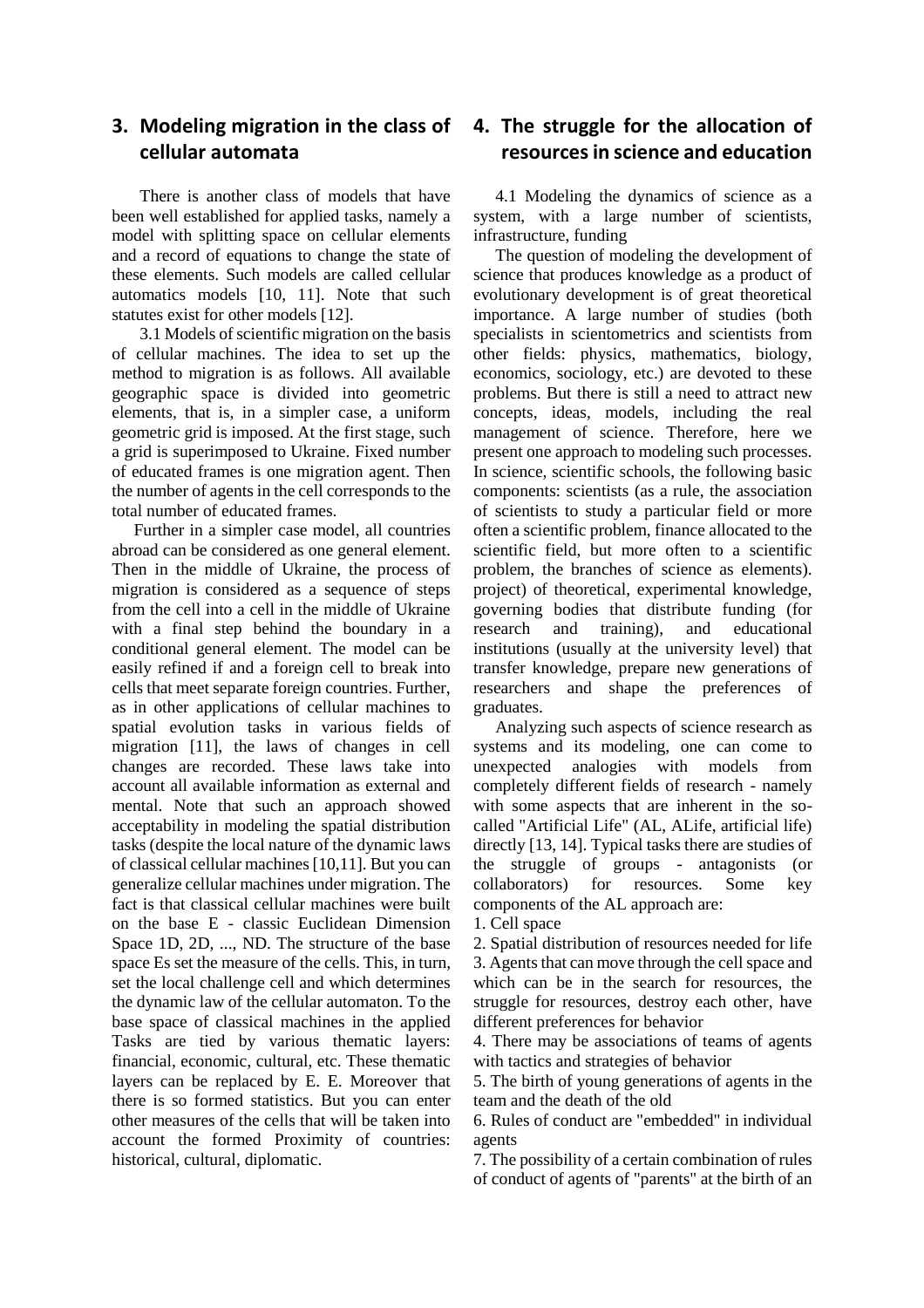agent of a "child" of a new generation at a "meeting" of "parents" and "birth" of this agent of a new generation.

(As well as many others).

A review of the properties 1-7 above and the properties of scientific activity allows us to draw conclusions about some analogies that allow us to apply the concept of AL to the consideration of science as a system. Let's show it at first on the simplest example.

Example 1. The struggle of scientists for finance.

Let the branches of science be placed as a "scientific" space of ideas (by the way, there are now studies to build an "atlas of science", however, without cellular concepts). Let the individual scientist be presented as an agent who can move through the cellular space of "ideas" (space of science) and funding. Scientists are united in "scientific schools" (teams of agents). Note that usually there are not many schools, say 2-5. The state (or relevant institutions) provide funding for a particular field of science (distribute finance resources on different sets of resources). Then school teams look for resources (consciously or unconsciously), fight with each other, develop, survive, or die. Note that the distribution of finances by industry is the management of science (of course, under many other conditions - the rules of grants, selection criteria and much more). Even using such a model, you can try to get a model from the class AL to model and manage scenarios for the development of science). But this model is suitable for considering the competition of stable / established scientific schools.

It is clear that considering only financial issues is only one aspect of science. Thus, the intellectual attractiveness of the field of knowledge for the scientific school (as well as for the individual scientist) is also important. For example, some scientists do not want to work on the task of designing weapons of mass destruction for any money. Also important in scientific discovery is often the role of individual scientists (who are distant from colleagues, or are not in the "Core" of the scientific school). Therefore, it is important to introduce other (in addition to financial measurements) dimensions, "dimensionality" (say, attractiveness, metrics of "proximity" of different branches of science, etc.). Really important are the physical (geographical), political aspects of the development of science and science schools. Yes, many scientists will not want to go to work in science, which may be the

most developed in the world, but in aggressor countries, or with dictatorial regimes. It is also important to take into account the processes of aging and generational change in science and scientific schools. Then, in principle, it is necessary to build a multidimensional cell space, where different coordinates will correspond to different aspects of science as a system, and the echo of agents will then take place in this multidimensional space.

Example 2. Taking into account the change of generations.

In addition to the details of Example 1, aspects of generational change and sustainable development of science can be added. Again, let's illustrate this with one of the simplest examples. Suppose that only universities train and graduate young scientists. It is then that universities set priorities in the choice of scientific field and scientific tasks, ethical principles, morals. It may also be that several teachers have the greatest influence at the university. Other issues can also be considered, including external regulation of learning processes, distribution, funding strategies for universities and specialties in them, etc. Then there are also clear analogies with the approaches of AL (transfer of knowledge and preferences) to the next generation.

In general, a set of such models can be important for the management of science and education.

4.2 Extending the approach of artificial life to some problems of social relations

Let us recall an approximate description of the soft approach in artificial life. There is a space in which representatives of competing groups that can move in search of resources are located. There is also some location of resources in the search space. As a rule, in AL the space consisting of association of cells is considered. In the classic examples that came from ecology, resources are edible resources and artificial life means fighting for them (the example of sugar is the best known).

It is suggested that the ideas of such a description can be transferred to some tasks of society. Such tasks can be difficult, so here we describe the idea with simpler examples.

Let us have the task of fighting some ideas for the minds of the population. Suppose there is idea A with many carriers of ideas (mass media, TV, Internet) and another (antagonistic) idea B. Imagine that the population is a resource for idea A or idea B. That is, ideas are analogs of teams in classical artificial life. Then the population is a resource, and consumption of a resource by ideas A or B is analogous to consumption of an edible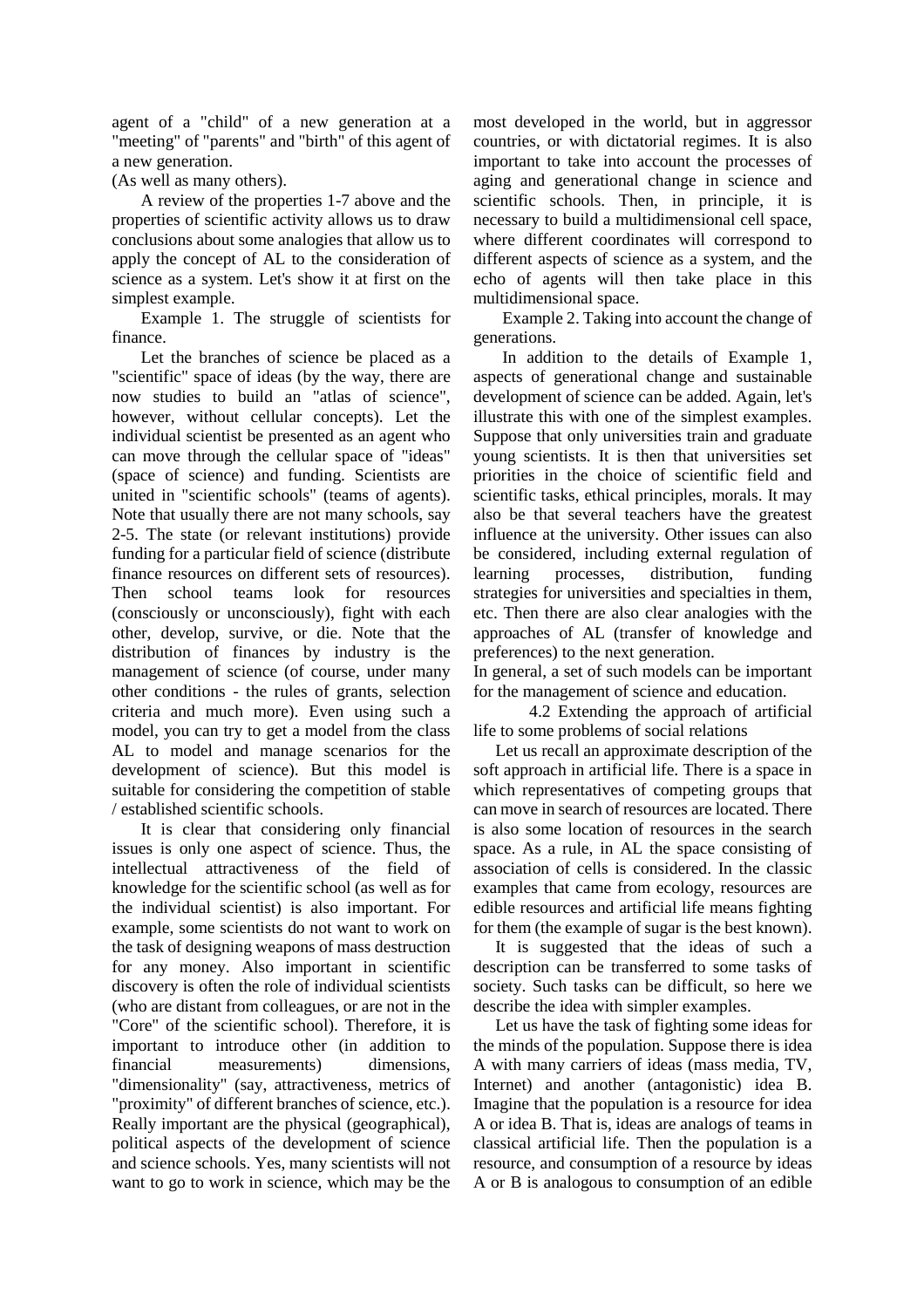resource. Here it is necessary to take into account the perception of the population to the ideas of A or B, the forms of their presentation, the attractiveness of the forms of presentation of ideas to the population, etc. Ideologists and flight consultants of different ideas are looking for ways to bring ideas to the public: what ideas; how to deliver them; how to take into account and make ideas attractive to the population. Acceptance of the idea of A or B by the population is analogous to the classic AL: teams eat resources. Aspects of improving the attractiveness of ideas are analogous to management processes. Note that such a transfer of ideas is possible in the case of only one community (team, idea). Yes, migration from only one country can be considered. You can also adapt artificial life ideas to some cybersecurity issues. For example, the spread of fakes and the reaction of society to them. Then the analogy is that a fake "eats" part of the population depending on the characteristics of society.

It is also possible to consider the spread of epidemics as the spread of a virus - an analogue of the virus team, and the team, which increases in size with the spread of the epidemic. Note that further generalization of the models leads to the problems of artificial life in another (non-cellular) space, and, for example, to the problems of distribution in the network structure. You can also consider problems for the dissemination of ideas in a mental space other than the physical. A possible example is a change in scientific paradigms in a field of science.

## **5. Migration processes in education and science as an example of the struggle for resources**

5.1 General problems of sustainable development in education and science

A separate but important task in the field of modeling is the migration processes of highly educated professionals: primarily scientists, students, graduate students and others. Scientific migration has two aspects - domestic and international aspects, ie migration abroad. Here we will point out one very important aspect of migration in education and science both for an individual country (especially, for example, for Ukraine) and for the world community as a whole (global aspect). The main problem is the sustainable development of the reproduction of necessary knowledge [1]. At the same time, there

are many tasks in this issue. First, it is a problem of new knowledge. Secondly, it is the sustainable development of educational and scientific infrastructure. The problem of migration belongs to this range of problems.

5.2 General description of the migration problem

From the point of view of the approach of an artificial life it is possible to allocate such elements. In this problem, foreign sources provide resources, and the contingent of migrants is divided into communities from different countries, which implicitly compete for resources. Resources can be money, highly qualified positions and much more. It should also be noted that the same indicators should be taken into account for the internal situation in Ukraine. But we still need to take into account the "homeliness" of agents, the attractiveness of the country as a whole, the prediction of the future situation in the country and other countries. In this case, the problem can be considered locally in time, ie at short intervals with constant conditions. If it is desirable to study this in order to optimize the scientific infrastructure, it is necessary to predict changes in the world situation. At the same time there are interesting and new for the subject of artificial life issues of resource management over time. In many cases, this directly leads to a new issue of sustainable development of education and science.

Here we describe informally part of the problem. Let  $\vec{R}_z$  - resources for migrants abroad at the measurement scale [0, 1],  $\vec{R}_v$  - domestic resources in Ukraine. When,  $\vec{R}_v \to 0$ ,  $\vec{R}_z \to$ 1everyone will emigrate from Ukraine, and when  $\vec{R}_v \rightarrow 1$ ,  $\vec{R}_z \rightarrow 0$ , everyone will stay in Ukraine. Clearly, there should be an intermediate value  $0 <$  $\vec{R}$  z < 1 that should be optimal for the sustainable development of education and science in Ukraine. Another thing is that these productions are part of the problem of sustainable development. The main resource of the process of sustainable development is knowledge (Makarenko, 2020). With regard to Ukraine, this leads to the following issues (which still need to be addressed): what knowledge is needed now and in the future; their division into fundamental and applied; how this knowledge is generated depending on the infrastructure. And all this very much depends on the number of scientists and students  $0 < N_v < 1$  who remain in Ukraine.